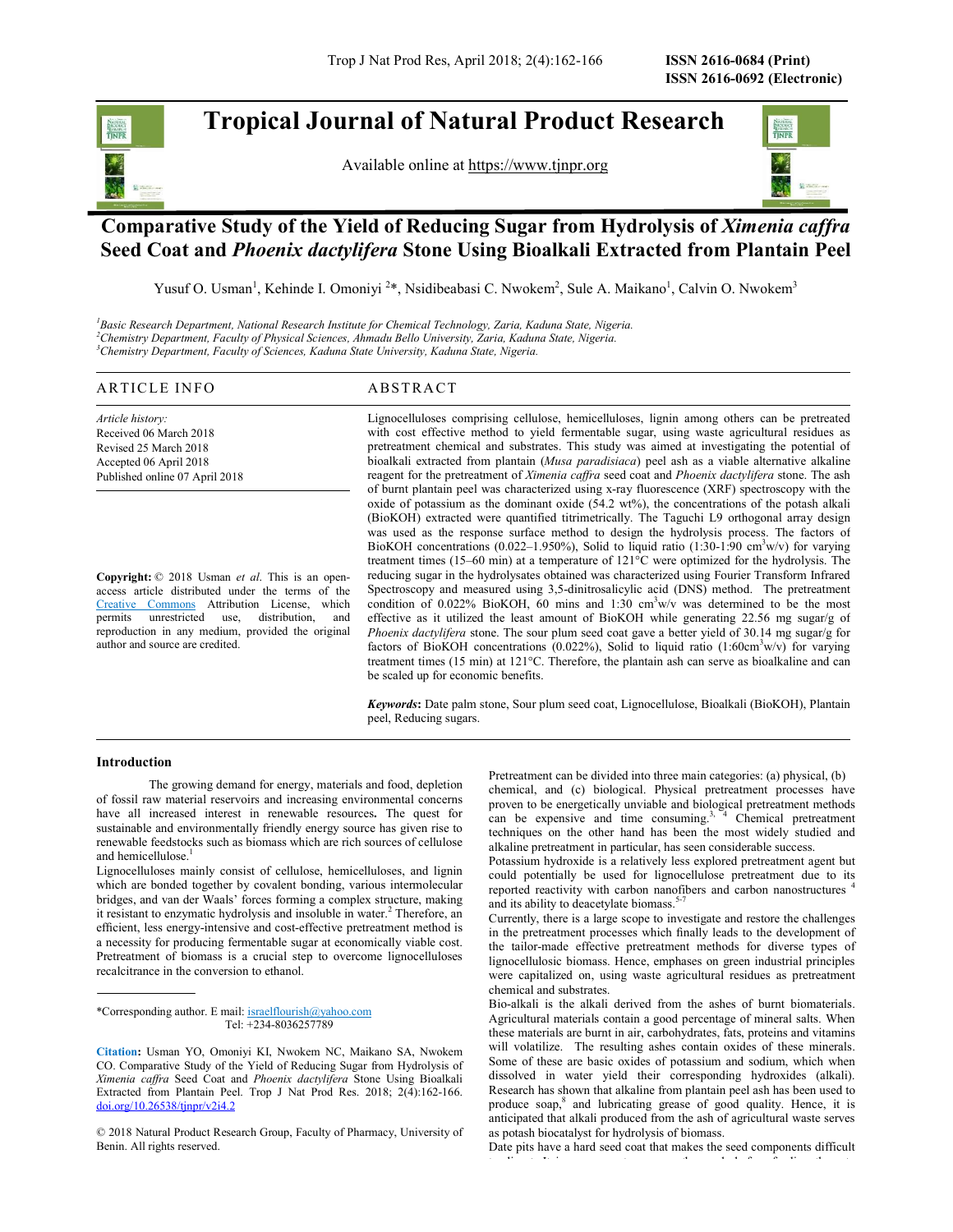livestock.<sup>9</sup> Alkali treatments increase the digestibility of fibrous materials. Application of a 9.6% sodium hydroxide (NaOH) solution to ground date pits decreased neutral detergent fibre (NDF) content and increased in vitro digestion rates. This treatment was more effective on finely ground date pits (4 mm vs. 8 mm).<sup>10</sup> Nasse et al. reported that the lignocellulosic components of date palm seed pit is cellulose 32%, hemicellulose 30% and lignin 37%.<sup>11</sup>The Large sour plum, *Ximenia* caffra of the family Olacaceae is widely distributed in sub-Saharan Africa and bears fruit even in drought years.<sup>12, 13</sup> Fruit ellipsoidal or ovoid drupe, about 3.5 cm long and 2.5 cm in diameter, greenish when young, orange to red flesh when ripe with juicy pulps and a smooth skin.The Seeds are up to 2.5 cm long, 1 cm thick and hard coated. The seed kernels are edible and known for their high oil content ( $\sim 65\%$ ), hence their use as a domestic biofuel.<sup>14</sup>The aim of this work is to determine the optimum conditions for the production of reducing sugar from date palm stone (DPS) and sour plum seed coat (SPSC) using BioKOH hydrolysis. Three factors were optimized namely BioKOH concentration, solid to liquid ratio and reaction time. Response Surface Methodology (RSM) using Taguchi L9 orthogonal array Design was applied for optimizing these independent variables.

### Materials and Methods

#### Biomass

#### Ximenia caffra source and processing

The ripe fruits were handpicked from trees in Kebbi State of Nigeria. The fruit pulp was removed and then the seed was dried under the sun for two days. The dried seed nuts were hand-shelled to extract the inner nut and the seed coat of interest was milled using Christy and Morris laboratory mill (Chelmsford England).

### Phoenix dactylifera source and processing

The date palm fruits were purchased from the local market in Zaria, Kaduna State, Nigeria in June, 2017, and was identified at Narict Bioresources Unit, Zaria, Nigeria. The flesh was removed manually by hand and the seeds were soaked in water, washed to free them from any adhering date flesh and then dried under the sun for two days. The seeds were then milled using Christy and Morris Laboratory mill.

#### Musa paradisiacasource and processing

Plantain peels were collected from eateries in Kaduna State, Nigeria in July, 2017, and was identified at Narict Bioresources Unit, Zaria, Nigeria. They were washed with deionized water and dried by placing them in an oven at a temperature of  $60^{\circ}$ C until they were dried enough to break with the hand. The dried peels were burnt inside the combustion pan with portable acetylene gas burner (Oxford) and then the ash was sieved through a 0.8 mm sieve and then assayed using XRF. Exactly 0.06 kg of the ashes obtained was boiled in  $1 \text{ dm}^3$  deionised water for one hour at  $100^{\circ}$ C in a 2 dm<sup>3</sup> beaker using a hot plate. The slurry was kept for 12 h before draining the extract. After draining, the first extract was kept in a separate sealed beaker and equal volume of cold deionised water as the volume of the first extract was poured into the slurry for further extraction. This was repeated the third time, and the extracts kept in different beakers. The specific gravity and pH of the alkali were measured.<sup>15,16</sup>The filtrate/extracts obtained were then quantified titrimetrically against 0.1M HCl for concentration of bioKOH.<sup>17,18</sup>

#### Experimental Design

Response surface method (RSM) was used to find the optimum conditions for pretreatment of date palm seed pit. Taguchi L9 Orthogonal array design with three independent variables: (a) reaction time (b) solid to liquid ratio and (c) concentration of KOH/BioKOH as shown in table 1, was applied to maximize reducing sugar yield from lignocellulosic

Table 1: Taguchi L9 Design Matrix for DPS and SPSC Hydrolysis

|                         |        | Range and levels |       |       |
|-------------------------|--------|------------------|-------|-------|
| Factors                 | Symbol |                  |       |       |
| Concentration $(\%w/v)$ | $X_1$  | 1.950            | 0.157 | 0.022 |
| Solid: liquid ratio     | X,     | 1:30             | 1:60  | 1:90  |

| (w: v)              |       |    |    |  |
|---------------------|-------|----|----|--|
| Reaction time (min) | $X_3$ | 30 | 60 |  |

biomass (Ximenia caffra seed coat and Phoenix dactylifera stone). The experimental design created by Minitab 16 software resulted in nine experimental trials.

#### Pretreatment

One gram of milled DPS was separately soaked with 30, 60 and 90 cm<sup>3</sup> of 0.022, 0.157 and 1.950% (w/v) bio-alkali that was extracted and previously quantified titrimetrically. Another set (for comparison) of one gram milled SPSC was soaked with bio-alkali solution with equal concentrations, respectively in a 250 cm<sup>3</sup> Erlenmeyer flask and then autoclaved at  $121^{\circ}$ C for 15, 30 and 60 min in accordance with the Taguchi L9 experimental design as shown in Table 1. After hydrolysis, the hydrolysate was separated using filter paper.19-21 Fourier transform infrared spectroscopy (FTIR) was carried out to determine the active groups in the hydrolysate and the total reducing sugars in the filtrate were determined by the 3,5-dinitrosalicylic acid (DNS) method described by Miller in 1959.<sup>22</sup>

#### Statistical Analysis

Microsoft Excel 2016 Software was used for data analysis at 95% confidence level. To evaluate the significance and contribution of each parameter to the production of reducing sugar from date palm stone and sour plum seed coat, the student t-test was adopted to determine the probability value ( $p = 0.05$ ).

### Results and Discussion

#### Physicochemical parameters of the bioalkali from plantain peel

From the present study,ashing 5.0 kg of the plantain peels, 0.47 kg of ash was obtained which is 9.4% of the total plantain peel. This is in agreement with the work of Uyigue et al. where 7.33% ash content was obtained from 3.43 kg of empty-oil-palm-bunch.<sup>17</sup> The pH values for bioalkali are 12.0, 11.2 and 10.2 for the first, second and third extract, respectively which confirms alkali production from plantain peel ash. This agrees with the work of Olabanji et  $al^{23}$  who reported pH 12.88 for plantain peel ash solution. The effect of increased pH on biomass lies on delignification and high yield of monosaccharide.<sup>24</sup>Specific gravity values of bioalkali for the first, second and third extract are 1.050, 1.010 and 0.900 mS/cm, respectively. The actual concentration of potash (KOH) in the plantain peel ash extracts measured using 0.1 M HCl gave mean volume of HCl used as 87.07, 7.03 and 0.97 cm<sup>3</sup> for the first, second and third extract, respectively. These are potash-alkali concentrations of 19.5  $g/dm^3$ , 1.57 $g/dm^3$  and 0.22  $g/dm^3$ , respectively for the three extracts (Table 2).

A low potash-alkali concentration of these kind produces high yield of reducing sugar as corroborated by Sharma et  $al$ <sup>21</sup>. This is more evident in Table 3, showing XRF spectroscopy results of the various oxides contained in the plantain peel ash. The various oxides obtained range from 0.0468 to 54.1881wt%. The percentage weights are approximately 54.19, 11.58, 10.49, 6.96, 5.08, 4.80, 3.30, 2.77, 0.46, 0.17, 0.09, 0.07, 0.05, 0.0 and 0.0 Wt% for oxides of  $K > Si > P > Ca > Cl > Mg > S > Al$  $>$  Fe  $>$  Mn  $>$  Zn  $>$  Ti  $>$  Sr  $>$  Na and Cr, respectively in above order. With slight disorder, the metal oxide arrangement is in collaboration with the work of Olabanji et  $al^{23}$  Amongst other impurities, the oxide of potassium has the highest percentage of 54 wt  $\frac{6}{10}$ , hence it is a viable source of potash biocatalyst (bioalkali) for DPS and SPSC hydrolysis.

#### Information from IR Spectra

As presented in Figure 2, it is evident from the spectra of DPS and SPSC hydrolysates using BioKOH that reducing sugar was synthesized with bands at 3387, 1643, 1388, 1080 cm<sup>-1</sup>and 3356, 1635, 1388, 1080 cm<sup>-1</sup> respectively, which indicated the presence of -OH stretching vibration in -OH functional groups, C=O stretching was also pronounced which serves as reducing sugar active group, CH<sub>2</sub> bending vibration in alkanes, C-O stretching representing pyranose ring skeletal vibration in ethers as presented in Table 4.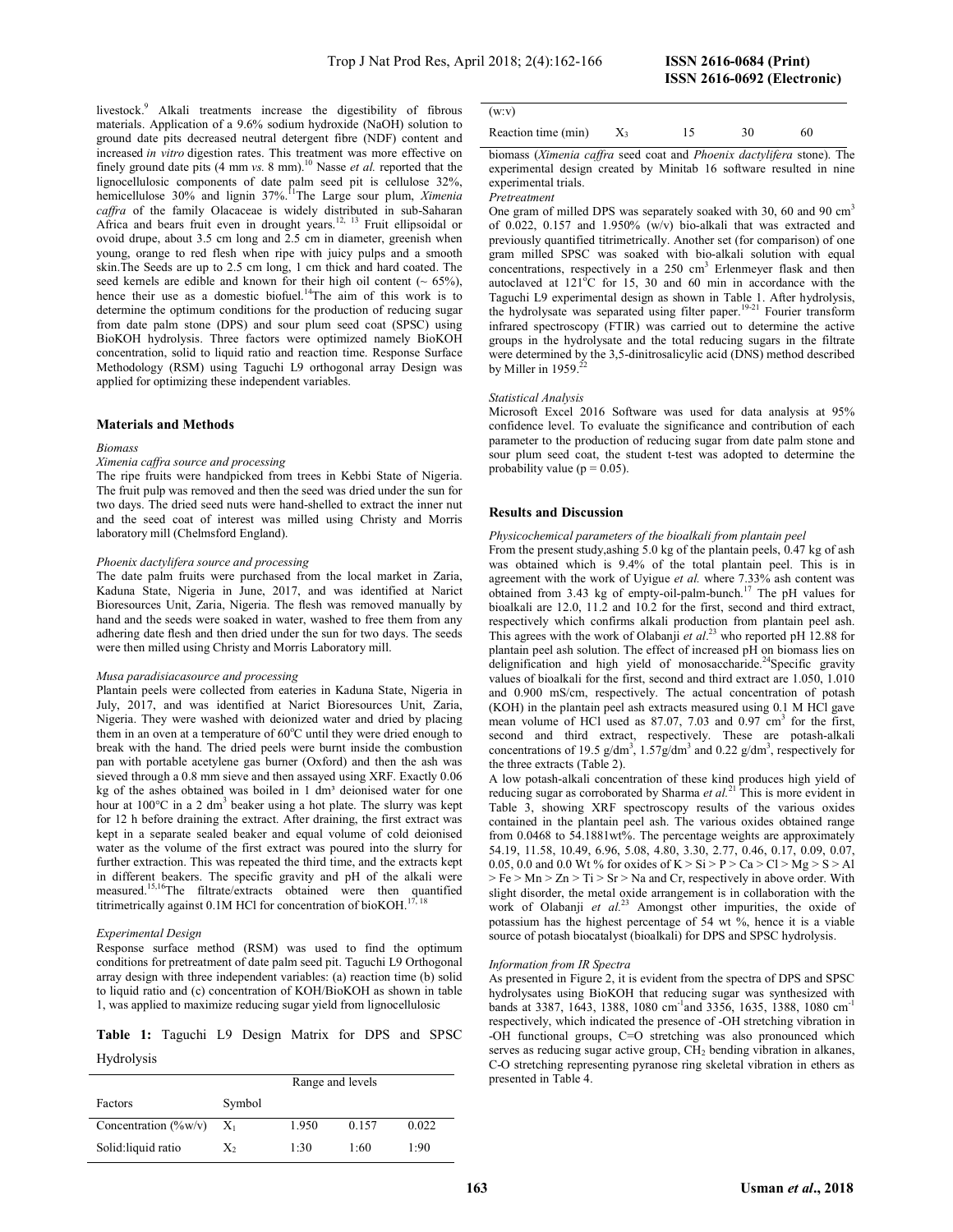|                  | <b>Bioalkali</b>     |                |               |  |
|------------------|----------------------|----------------|---------------|--|
| Parameters       | <b>First Extract</b> | Second Extract | Third Extract |  |
| pH               | 12.0                 | 11.2           | 10.2          |  |
| Specific Gravity | 1.050                | 1.010          | 0.900         |  |
| Conductivity     | 11.13                | 7.65           | 1.13          |  |
| (mS/cm)          |                      |                |               |  |
| KOH(g/L)         | 19.50                | 1.57           | 0.216         |  |
| KOH (%)          | 1.950                | 0.157          | 0.022         |  |
|                  |                      |                |               |  |

Table 3: X-ray Flourescence spectroscopy Analysis of burnt Plantain Peel AshShowing the Analyte Concentration.

| Element                        | Concentration |
|--------------------------------|---------------|
| Na <sub>2</sub> O              | 0.0000 Wt %   |
| MgO                            | 4.8035 Wt %   |
| $Al_2O_3$                      | 2.7684 Wt %   |
| SiO <sub>2</sub>               | 11.5773Wt %   |
| $P_2O_5$                       | 10.4901Wt%    |
| SO <sub>3</sub>                | 3.2959 Wt %   |
| Cl                             | 5.0814 Wt %   |
| $K_2O$                         | 54.1881Wt %   |
| CaO                            | 6.9613 Wt %   |
| TiO <sub>2</sub>               | 0.0726 Wt %   |
| $Cr_2O_3$                      | $0.0000$ Wt % |
| $Mn_2O_3$                      | 0.1689 Wt %   |
| Fe <sub>2</sub> O <sub>3</sub> | 0.4582 Wt %   |
| ZnO                            | $0.0874$ Wt % |
| SrO                            | $0.0468$ Wt % |
|                                |               |

Table 4: Infrared spectra analysis of SPSC and DPS Hydrolysate.

| Samples           | $C-O$   | $CH_3C-H$ | $C=O$   | $O-H$   |
|-------------------|---------|-----------|---------|---------|
|                   | $m-s$   | М         | $m-s$   | s-broad |
| SPSC (bio-alkali) | 1080.17 | 1388.79   | 1635.69 | 3356.25 |
| DPS (bio-alkali)  | 1080.17 | 1388.79   | 1643.41 | 3387.11 |

Reducing sugar production by bioalkali hydrolysis

In the present study, Taguchi L9 orthogonal array design was used to investigate the optimal conditions of the reducing sugar production from pretreated DPSP. There were three factors namely concentration of KOH/BioKOH, solid-liquid ratio and reaction time and three levels of each parameter were varied as shown in Table 5.

The nine experiments were designed as shown in Table 5. From the study, the yield of reducing sugar ranges between 9.28 - 22.56 mg/g and 8.62 - 30.14 mg sugar/ g substrate for bioalkali pretreatment of DPS and SPSC respectively. By varying concentration of the alkali, solid:liquid ratio and reaction time, the maximum reducing sugar at optimum conditions as observed at the experimental run number 7 and 8 was 22.56 and 30.14 mg sugar/g substrate for BioKOH pretreatment of DPS and SPSC, respectively. The slight variation in the yield level could be attributed to the different lignocellulose material and the age difference of the biomass.

The probability value (p-value) is a tool for evaluating the significance and contribution of each parameter to the production of sugar. As shown in Figure 1, for a one-tail t-test,  $(p = 0.05)$ , since experimental value (0.196448607) is larger than the p-value, it shows that there is no significant difference between Bio-KOH Hydrolysis of (DPS) and (SPSC).

#### Conclusion

The estimation of reducing sugar by the pretreatment of lignocellulosic biomass (Sour Plum Seed Coat and Date Palm Stone) using BioKOH was effectively achieved through a statistical Taguchi L9 orthogonal array Design. The result indicated that the optimal conditions for reducing sugar production from pretreated date palm stone and sour plum seed coat by BioKOH hydrolysis are 0.022 %(v/v) of BioKOH, solid to liquid ratio of 1:30 cm<sup>3</sup>(w/v), reaction time of 60 (mins) and 0.022% v/v of BioKOH, solid to liquid ratio of 1:60  $\text{cm}^3(\text{w/v})$ , reaction time of 15 min which gave the maximum reducing sugar retention of 22.56 and 30.14 mg sugar/g substrate, respectively. There was no significant difference in the hydrolysis of both substrates using Bioalkali. Hence the overall benefit of this study is that the knowledge gap of appropriate stoichiometry for pretreatment of DPS and SPSC from alkali synthesized from ashes of plantain peel prior to the release of reducing sugar has been provided.

#### Conflict of interest

The authors declare no conflict of interest.

#### Authors' Declaration

The authors hereby declare that the work presented in this article is original and that any liability for claims relating to the content of this article will be borne by them.

M- medium, S - strong,

Table 5: Design Matrix of Taguchi L9 Array and Experimental Results Obtained for Bio Alkali Hydrolysis of (DPS) and (SPSC).

|      |                       | <b>Factor Settings</b> |       |          |      | Reducing Sugar   | Yield $(mg/g)$                                |
|------|-----------------------|------------------------|-------|----------|------|------------------|-----------------------------------------------|
| Runs | Concentration $(\% )$ | Solid:liquid           | Ratio | Reaction | Time | <b>DPS</b>       | <b>SPSC</b>                                   |
|      |                       | (w/v)                  |       | (min)    |      |                  |                                               |
|      | 1.950                 | 30                     |       | 15       |      | $11.25 \pm 0.61$ | $8.62 \pm 1.73$                               |
| 2    | 1.950                 | 60                     |       | 30       |      | $9.28 \pm 3.82$  | $10.68 \pm 1.17$                              |
| 3    | 1.950                 | 90                     |       | 60       |      | $12.36 \pm 2.46$ | $10.05 \pm 5.70$                              |
| 4    | 0.157                 | 30                     |       | 30       |      | $21.95 \pm 0.82$ | $21.64 \pm 0.37$                              |
| 5    | 0.157                 | 60                     |       | 60       |      | $11.95 \pm 0.35$ | $12.85 \pm 1.20$                              |
| 6    | 0.157                 | 90                     |       | 15       |      | $10.59 \pm 3.93$ | $9.84 \pm 3.09$                               |
|      | 0.022                 | 30                     |       | 60       |      | $22.56 \pm 0.83$ | $25.71 \pm 0.37$                              |
| 8    | 0.022                 | 60                     |       | 15       | 164  | $16.34 \pm 2.15$ | <b>Usman et al., 2018</b><br>$30.14 \pm 1.23$ |
| 9    | 0.022                 | 90                     |       | 30       |      | $16.09 \pm 5.08$ | $30.01 \pm 4.05$                              |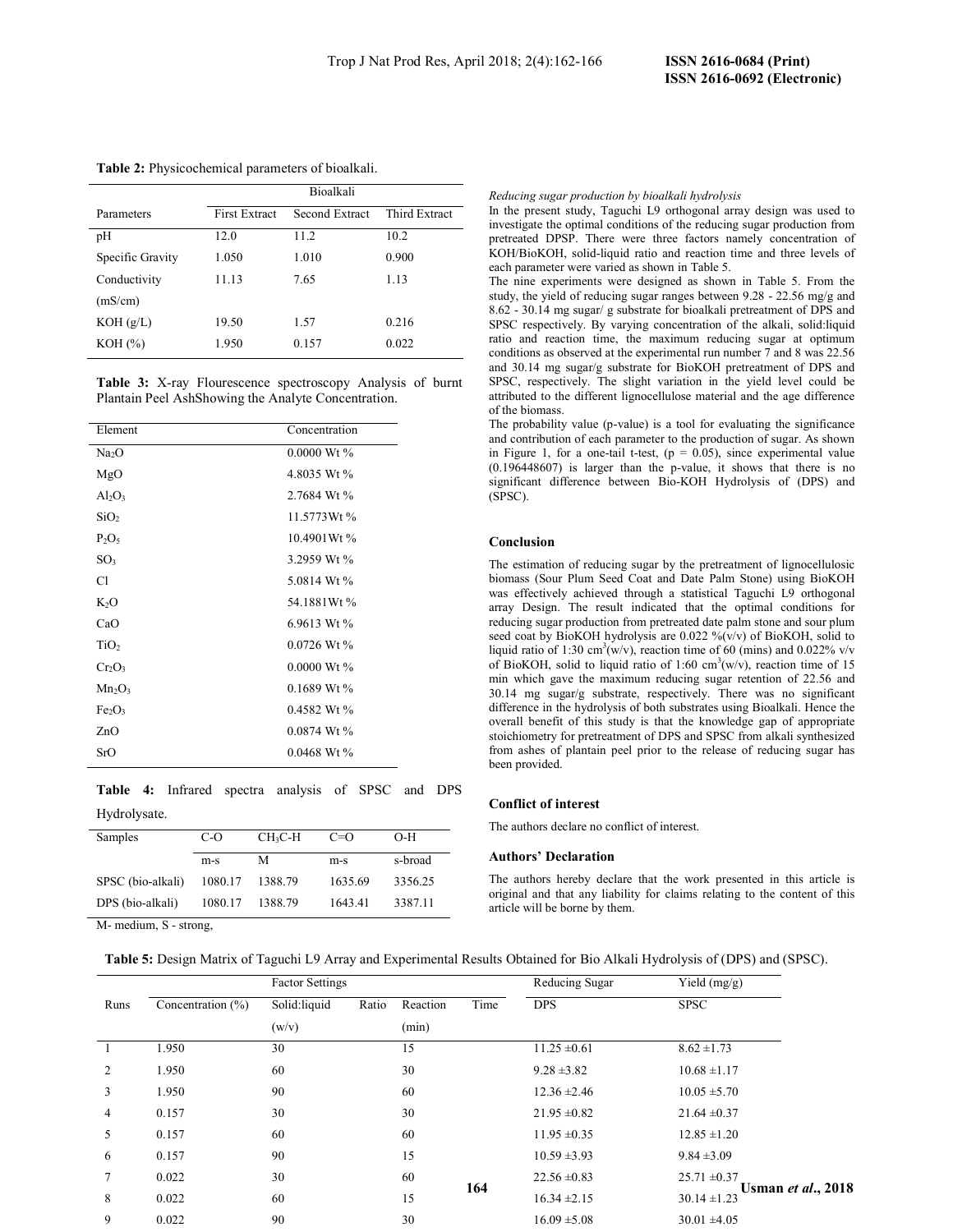

Figure 1: Reducing sugar yield for SPSC and DPS Using Bioalkali Hydrolysis

\*The Mean values (experimental runs for pretreatment of SPSC and DPS using BioKOH) sharing the same letters are non-significantly different at 95% confidence interval.

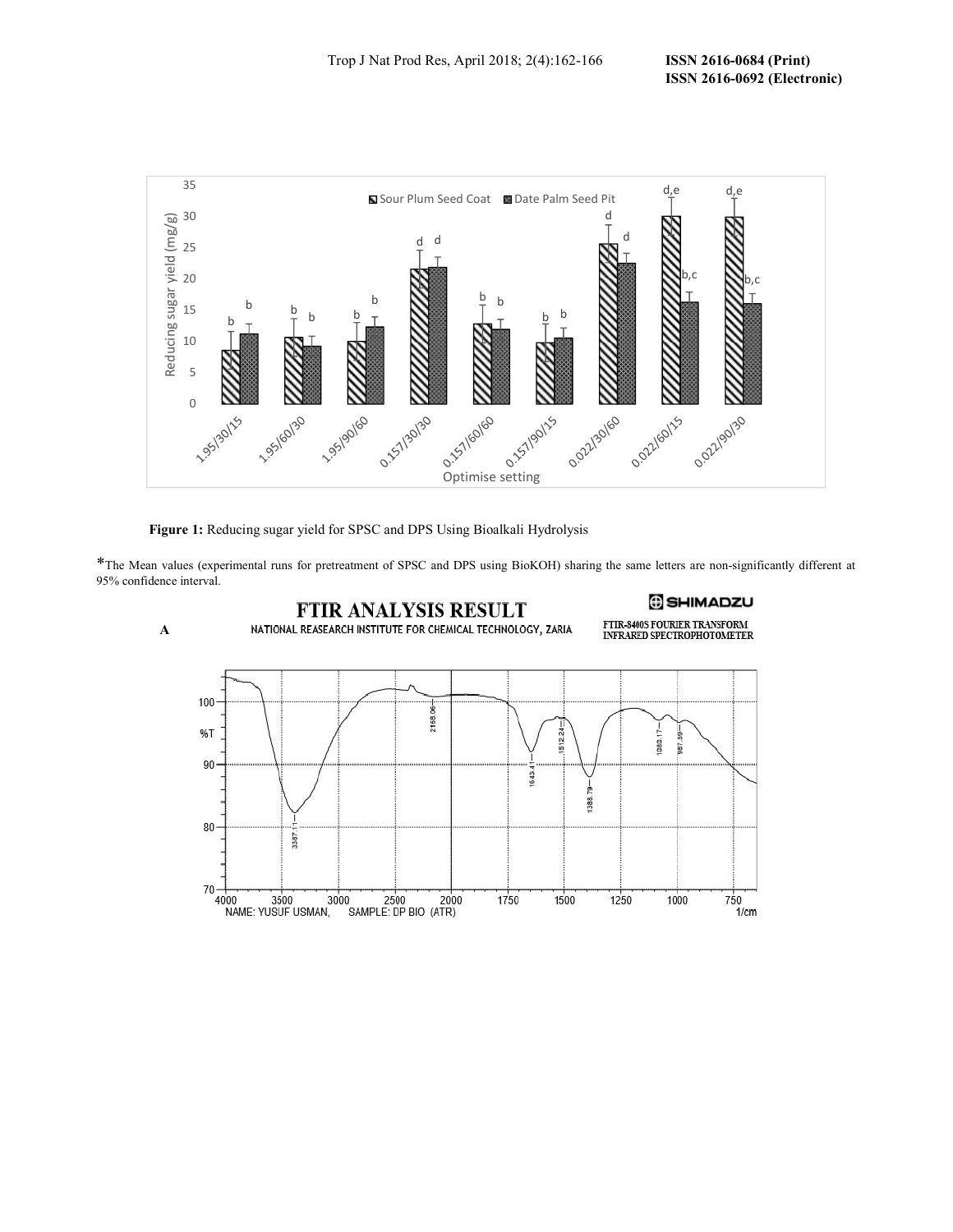

#### Acknowledgements

We would like to thank the management and staff of National Research Institute for Chemical Technology (NARICT), Zaria - Basawa, Nigeria for the analysis of the FTIR of the samples.

(Ximenia caffra) seed meal on erythrocyte osmotic fragility and the packed cell volume of growing male Sprague Dawley rats. Int. J. Agric. Biol. 2012;14(4):671-674.

### References

- 1. Kallioinen A. Development of pretreatment technology and enzymatic hydrolysis for biorefineries: VTT Technical Research Centre of Finland; 2014.
- 2. O'sullivan AC. Cellulose: the structure slowly unravels. Cellulose 1997;4(3):173-207.
- 3. Belkacemi K, Turcotte G, De Halleux D, Savoie P. Ethanol production from AFEX-treated forages and agricultural residues. Appl. Biochem. and Biotech. 1998;70(1):441- 462.
- 4. Xu J, Cheng JJ, Sharma-Shivappa RR, Burns JC. Lime pretreatment of switchgrass at mild temperatures for ethanol production. Bioresource Tech. 2010;101(8):2900-2903.
- 5. Chang VS, Holtzapple MT, editors. Fundamental factors affecting biomass enzymatic reactivity. Twenty-first symposium on biotechnology for fuels and chemicals; Springer. 2000.
- 6. Kumar R, Wyman CE. Cellulase adsorption and relationship to features of corn stover solids produced by leading pretreatments. Biotech. and Bioeng. 2009;103(2):252-267.
- 7. Raymundo-Pinero E, Azais P, Cacciaguerra T, Cazorla-Amorós D, Linares-Solano A, Béguin F. KOH and NaOH activation mechanisms of multiwalled carbon nanotubes with different structural organisation. Carbon 2005;43(4):786-795.
- 8. Yahaya L, Hamzat R, Aroyeun S, Odufuwa M. Production of Liquid detergent from the pods of Kola (Cola nitida). Moor J. Agric. Res. 2012;2(1):7-10.
- 9. Zaid A, Arias-Jiménez E. Date palm cultivation. (FAO: Rome). 2002.
- 10. Al-Yousef Y, Belyea R, Vandepopuliere J, editors. Sodium hydroxide treatment of date pits. Proceedings of the Second Symposium on the Date Palm in Saudi Arabia; 1986.
- 11. Nasser RA, Salem MZ, Hiziroglu S, Al-Mefarrej HA, Mohareb AS, Alam M, et al. Chemical analysis of different parts of date palm (Phoenix dactylifera L.) using ultimate, proximate and thermo-gravimetric techniques for energy production. Energies 2016;9(5):374.
- 12. Motlhanka D, Motlhanka P, Selebatso T. Edible indigenous wild fruit plants of Eastern Botswana. Int. J. Poultry Sc. 2008;7(5):457-60.
- 13. Moyo D, Erlwanger KH, Chivandi E. Effect of graded
- 14. Van Wyk B-E, Gericke N. People's plants: A guide to useful plants of Southern Africa: Briza Publications; 2000.
- 15. Onyegbado C, Iyagba E, Offor O. Solid soap production using plantain peel ash as source of alkali. J. Appl. Sc. and Env. Managt. 2002;6(1):73-77.
- 16. Onyekwere C. Cassava peels ash: An alternative source of alkali in soap production B. Eng: Thesis Department of Chemical Engineering, University of Port Harcourt; 1996.
- 17. Uyigue L, Viele E, Chukwuma F. A Preliminary Assessment of the Potash Biocatalyst Potential of Empty-Oil-Palm-Bunch (EOPB) Residues for Biodiesel Production. J. Emerging Trends in Eng. Appl. Sc. (JETEAS). 2013;4(3):446-50.
- 18. Babayemi JO, Dauda KT, Nwude DO, Ajiboye JA, Essien ER, Abiona OO. Determination of potash alkali and metal contents of ashes obtained from peels of some varieties of Nigeria Grown Musa species. BioResources. 2010;5(3):1384-92.
- 19. Thanapimmetha A, Vuttibunchon K, Saisriyoot M, Srinophakun P, editors. Chemical and microbial hydrolysis of sweet sorghum bagasse for ethanol production. World Renewable Energy Congress - Sweden; 8-13 May; 2011; Linköping; Sweden; 2011: Linköping University Electronic Press.
- 20. Sukri SSM, Rahman RA, Illias RM, Yaakob H. Optimization of alkaline pretreatment conditions of oil palm